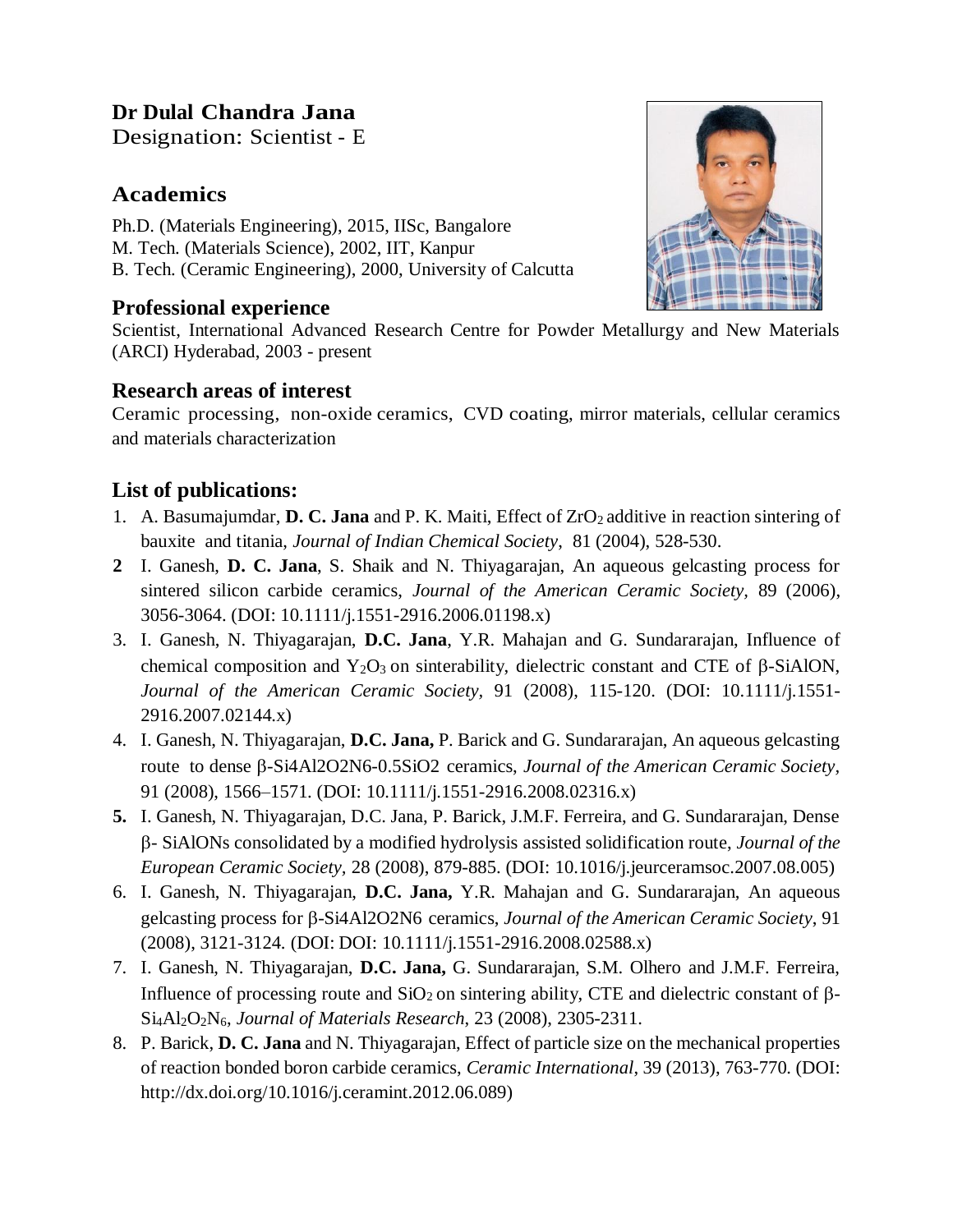- 9. P. Barick, **D. C. Jana** and B.P. Saha, Load-dependent indentation behaviour of β-SiAlON and α Silicon carbide, *Journal of Advanced Ceramics,* 2, (2013), 185-192. (DOI: 10.1007/s40145- 013-0060-2)
- 10. **D. C. Jana\*,** G. Sundararajan and K. Chattopadhyay, Effect of porosity on structure, Young's modulus and thermal conductivity of SiC foams by direct foaming and gelcasting, *Journal of the American Ceramic Society,* 100 (2017), 312-322. DOI: 10.1111/jace.14544)
- 11. **D. C. Jana\*,** G. Sundararajan and K. Chattopadhyay, Effect of monomers content in enhancing solid-state densification of silicon carbide ceramics by aqueous gelcasting and pressureless sintering, *Ceramic International,* 43 (2017), 4852-4857. (DOI: http://dx.doi.org/10.1016/j.ceramint.2016.12.117)
- 12. S. V. A. Raj, **D. C. Jana\*,** P. Barick and B. P. Saha, Microstructure Evolution in Densification of SiC Ceramics by Aluminium Vapour Infiltration and Investigation of Mechanical Properties, *Ceramic International,* 44 (2018), 9221-9226 (DOI: [https://doi.org/10.1016/j.ceramint.2018.02.132\)](https://doi.org/10.1016/j.ceramint.2018.02.132).
- *13.* **D. C. Jana\***, P. Barick and B. P. Saha, Effect of Sintering Temperature on Density and Mechanical Properties of Solid-State Sintered Silicon Carbide Ceramics and Evaluation of Failure Origin, *Journal of Materials Engineering and Performance,* 27 (2018), 2960-2966. (DOI: [https://doi.org/10.1007/s11665-018-3397-4\)](https://doi.org/10.1007/s11665-018-3397-4).
- *14.* **D. C. Jana\*,** G. Sundararajan and K. Chattopadhyay, Effective activation energy for the solidstate sintering of silicon carbide ceramics, *Metallurgical and Materials Transactions A,* 49 A (2018), 5599-5606. *(DOI:* https://doi.org/10.1007/s11661-018-4884-9)*.*
- 15. **D. C. Jana and** B. P Saha, Silicon carbide-based lightweight mirror blanks for space optics applications. In: Y. Mahajan and R. Johnson (Eds) Handbook of Advanced Ceramics and Composites, First Edition, Springer Nature Switzerland AG, 2020, pp. 1135-1163. *(DOI:https://doi.org/10.1007/978-3-319-73255-8\_37-1)*.
- 16. P. Barick, B.V. Shalini, M. Srinivas, **D. C. Jana**, and B. P. Saha, A facile route for producing spherical granules comprising water reactive aluminium nitride added composite powders. Advanced Powder Technology, 31 (2020) 2119-2127 (DOI: https://doi.org/10.1016/j.apt.2020.03.009).

#### **Presentation in conferences**

- 1. G. Sundararajan, **D. C. Jana** and K. Chattopadhyay, Processing, structure and thermal properties of solid-state sintered SiC foams by aqueous gelcasting, presented at the 39<sup>th</sup> International Conference and Exposition on Advanced Ceramics and Composites of the American Ceramic Society, Daytona, FL, January 28, 2015 (Paper No. ICACC-S9-013-2015).
- 2. **D. C. Jana,** Techniques for processing of non-oxide ceramics at the one day workshop on "Advanced Ceramics: Powder to Products" of the India Ceramic Society, Hyderabad, February 16, 2018 (Invited talk)

#### **Awards and recognitions**

National Scholarship for B. Sc. (Hons.) (1997) Satish Chandra Sinha Studentship in B. Tech. (2000)